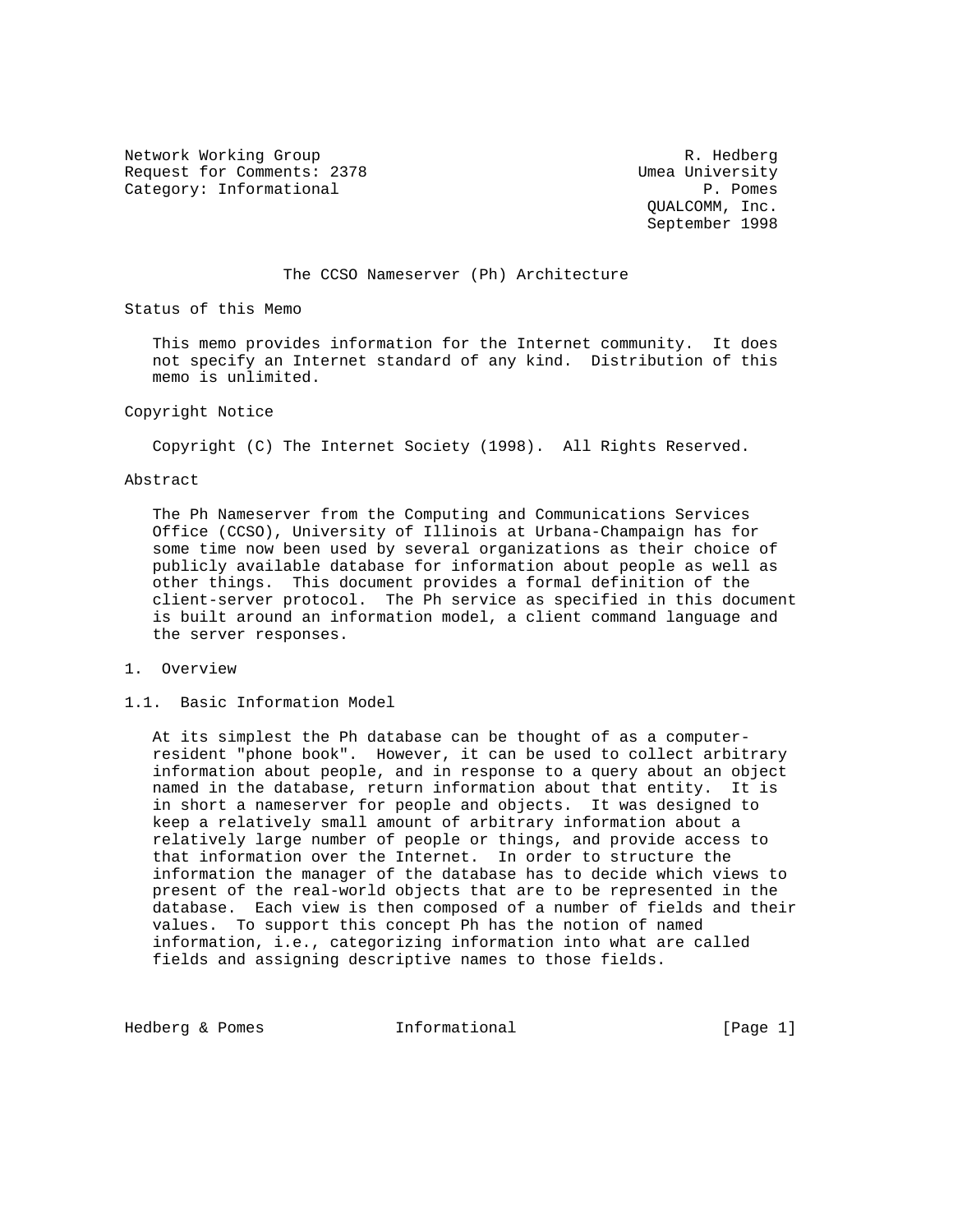Even if the database resides and is reachable from the Internet it is local in the meaning that no server is supposed to be able to refer a client to another server which might hold the wanted information. However a server may contain a list of other Nameservers which can be used by clients to query other Nameservers for information.

## 1.1.1. Fields

 A field descriptor is associated with each field and is used to describe the type and behavior of the field. A field descriptor includes the fieldname, the maximum length of information the field can store before truncation, keywords describing the properties of the field as well as free text describing what kind of information the field is supposed to hold.

The keywords can be any of the following:

- Always: Forces the field's contents to be always printed in addition to whatever fields specified by the query.
- Any: This field is always searched by queries. To be most use ful, a field marked as Any should also have the Indexed and Lookup keywords as well.
- Change: Can be changed by the owner of the entry.
- Default: Printed if no return clause is given in the query.
- Encrypt: Must be encrypted before transmission.
- ForcePub: Viewable/searchable regardless of the content of the suppress field
- Indexed: Fields that are kept track of in the database's index for efficient lookups. At least one indexed field must be present in each query.
- LocalPub: May be viewed by anyone in the "local" domain or address space. Fields with this keyword are completely invisible outside of the "local" domain. They will not be shown with the fields command (section 3.3), and are disallowed in query commands or return clauses (section 3.8).
- Lookup: May be used in the selection part of a query. A Field without this keyword may not be used to select entries.

NoMeta: Wildcard searches are disallowed.

Hedberg & Pomes **Informational** [Page 2]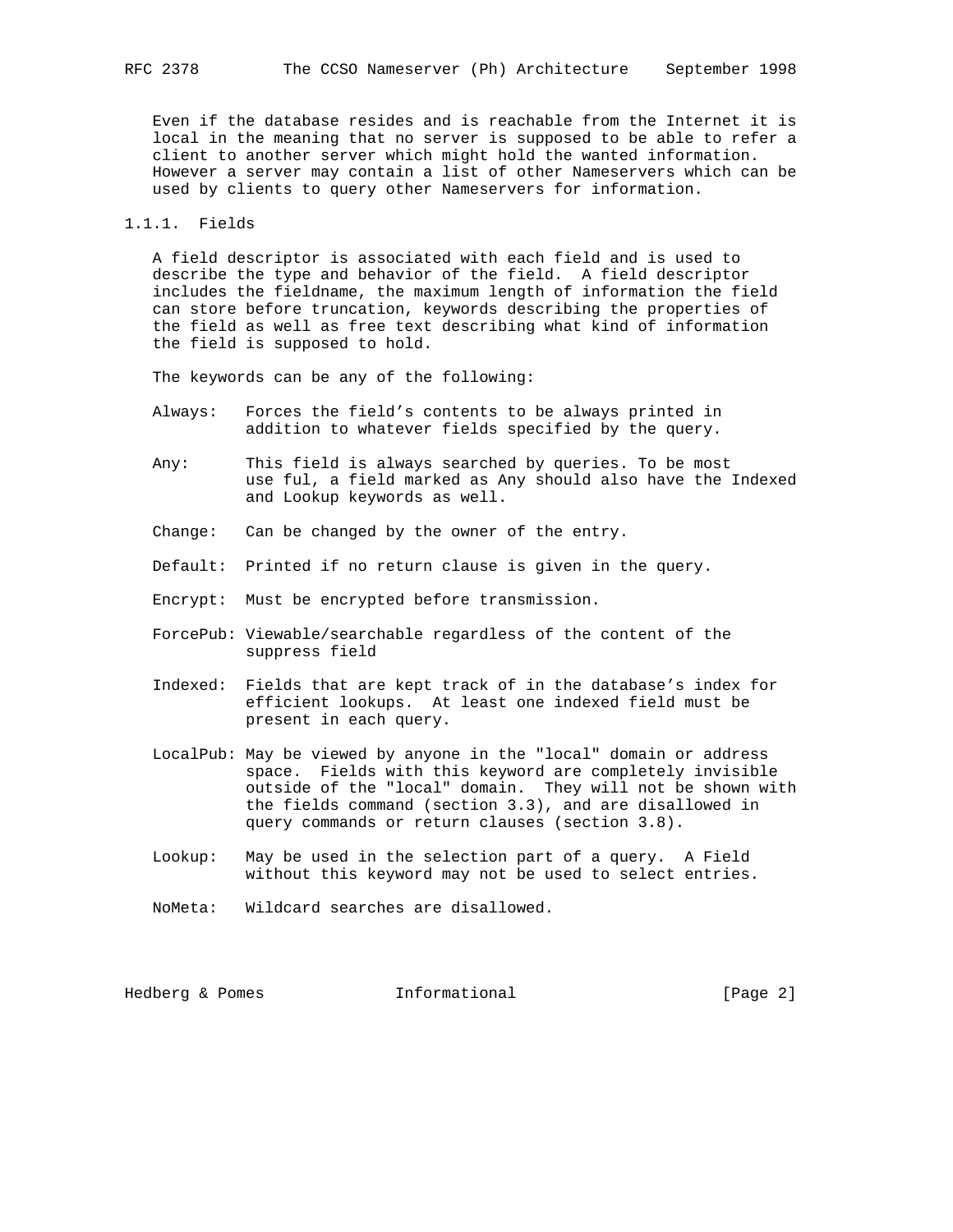NoPeople: No entry of type "person" may include this field.

- Private: Field may be viewed by Heros (section 1.4) only.
- Public: May be viewed by anyone. Fields not marked with this keyword may only be viewed by the entry's owner or a Hero.
- Sacred: Changes to the field are prohibited except via non-network invocations of the server, i.e., from a tty, file, or pipe.
- Turn: Users may turn off visibility of a field to everyone except themselves and Heros by prefixing the field text with '\*'.
- Unique: Any change to the field will be rejected if the change causes the modified field to match the same field in any other entry.

#### 1.1.2. Character Sets

 Historically Ph has been restricted to only handle printable characters, that is characters with hexadecimal values between 0x20 and 0x7f. Lately with the spreading of 8-bit clean Operating Systems there is no reason to keep this limitation.

 This document therefore proposes that ISO-8859-1 shall be regarded as an alternative character set for Ph, the default still being US- ASCII.

 Clients that utilize ISO-8859-1 should request that the server return ISO-8859-1 by using the "set"-command.

 In the instance that values are stored using ISO-8859-1 and are to be shown to a client expecting US-ASCII, the characters with character codes outside of the US-ASCII range should be displayed in the "Quoted-Printable" content-transfer-encoding form defined in RFC-2045 [MIME].

## 1.2. Standardization issues

 Each Nameserver manager is in essence free to name new fields to suit the special needs of his/her organization. But in order to make the directory service useful outside of the organization it is recommended that a core set of standard fields always should be present.

 Therefore this document defines a couple of standard collections of fields (Appendix A).

Hedberg & Pomes **Informational** [Page 3]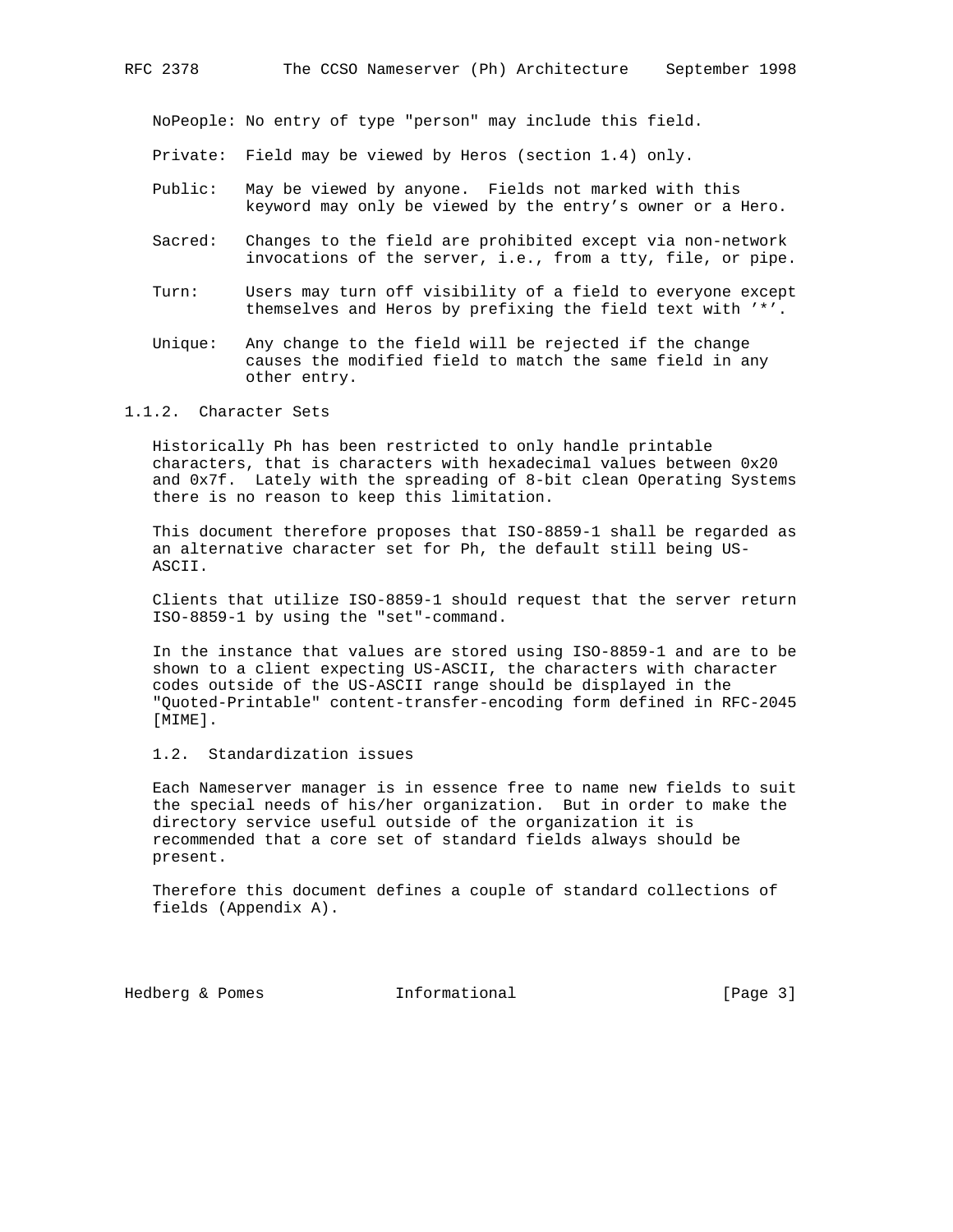Also note that the architecture makes no assumption about the search and retrieval mechanisms used within individual servers. Operators are thereby free to use any kind of dedicated databases, fast indexing software or even gateways to other directory services to store and retrieve the information, if desired.

 Ph simply functions as a known front-end, offering a simple data model in addition to a well known port and simple query language.

#### 1.3. Conventions Used in this Document

 In examples, "C:" and "S:" indicate lines sent by the client and server respectively.

1.4. Heros

 For Ph a Hero is equivalent to a superuser or operator. Being in Hero mode means that some or all artificial limits are removed; full Heros may change any field in any entry in the database, as well as view as many entries as they wish. Heros can also be limited to one field of one other entry. Hero mode is used mostly for administrative purposes, delegation of group authority over selected fields, and is controlled by the acl field.

#### 2. Basic Operation

 Initially, the server host starts the Ph service by listening on TCP port 105. When a client host wishes to make use of the service, it establishes a TCP connection to the server host. The client and the Ph server then exchange commands and responses (respectively) until the connection is closed or aborted.

#### 2.1. Command syntax

 Commands in Ph consist of a keyword optionally followed by zero or more keywords or values, separated by spaces, tabs or newlines, and followed by a carriage return-linefeed (CRLF) pair. A more thorough description using BNF is given in Appendix C.

 Values containing spaces, tabs or newlines must be enclosed in double quotes ('"'). In addition the sequences "\n", "\t", "\"" and "\\" may be used to mean newline, tab, double quote and backslash, respectively.

 Keywords must be given in lower case; case in the values of fields is preserved, although queries are not case-sensitive.

Hedberg & Pomes **Informational** [Page 4]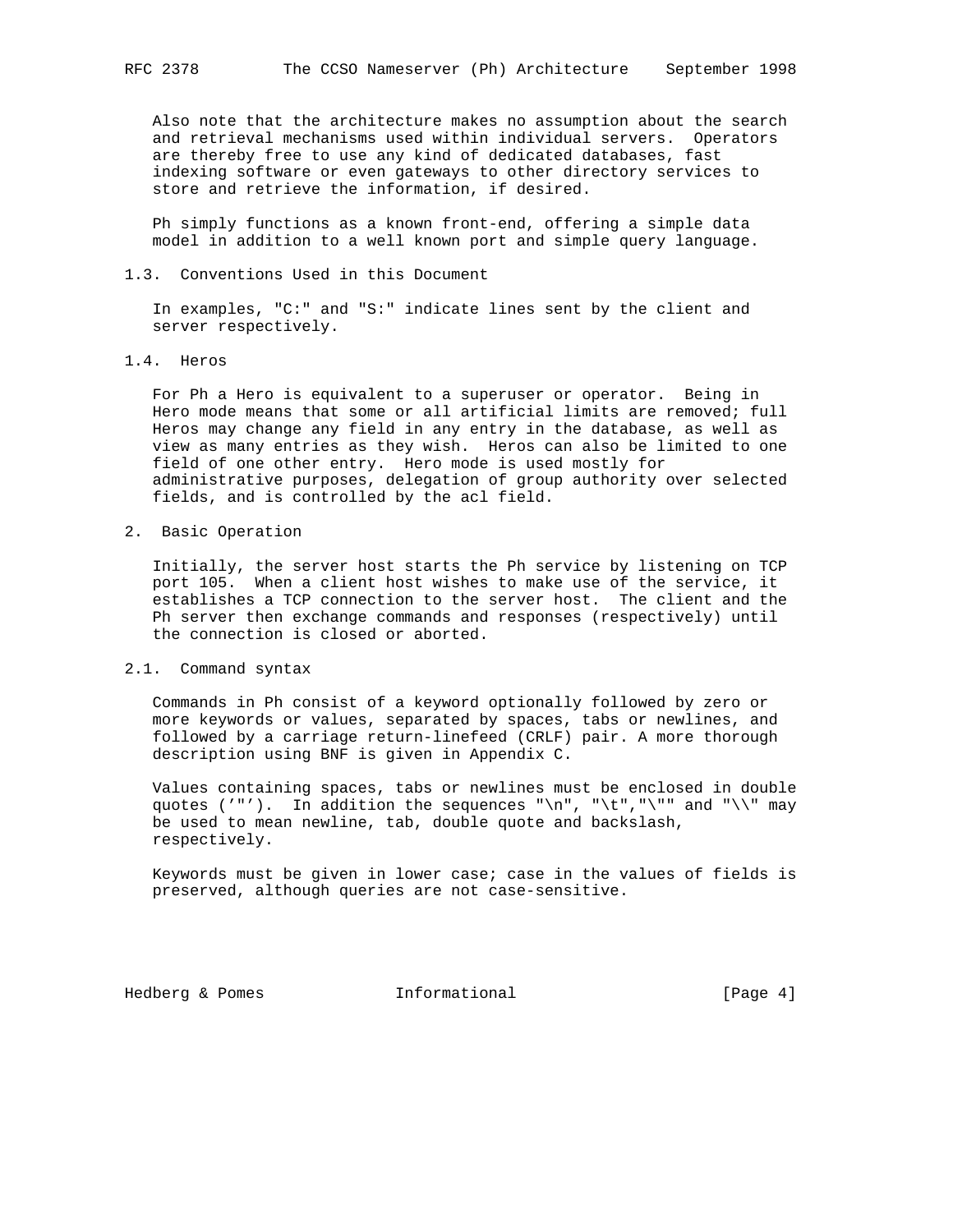2.2. Response syntax

 Responses consist of a result code followed by additional information possibly separated by entry index and/or field name and are terminated by a CRLF pair.

result code:[entry index:][field name:]text

 Responses to some commands might be multi-lined. In these cases each line in the response, except the last, has the appropriate result code negated (prefaced with "-"). The last line then starts with the appropriate result code without negation. Each line must be terminated by a CRLF pair.

 If a particular command can apply to more than one entry, then the multilined response must be so organized that all information pertaining to each entry is returned on consecutive lines, and that each of those lines must have one and the same entry index directly following the resultcode. The first entry index should be 1 and incremented each time a new entry is referred to.

|              | C: query hedberg return email name title      |
|--------------|-----------------------------------------------|
|              | S: 102: There were 3 matches to your request. |
| $S: -200:1:$ | email: canheg95@student.umu.se                |
| $S: -200:1:$ | name: Carl Johan Hedberg                      |
| $S: -200:1:$ | title: Student                                |
| $S: -200:2:$ | email: parheg95@student.umu.se                |
| $S: -200:2:$ | name: Par Hedberg                             |
| $S: -200:2:$ | title: Student                                |
| $S: -200:3:$ | email: Roland.Hedberg@umdac.umu.se            |
| $S: -200:3:$ | name: Roland Hedberg                          |
| $S: -200:3:$ | title: Boss of the Network group              |
| S: 200:Ok    |                                               |

 Commands that can apply to more than one field must have the name of the field to which the response applies directly following the entry index.

 The text of the response will be either an error message in human readable format, or data from the Nameserver. Whitespace (spaces or tabs) may appear anywhere in the response, but the field name and text columns if present must each begin with a whitespace character.

 Since more than one specific piece of information may be manipulated by a particular command, it is possible for parts of a command to succeed, while other parts of the same command fail. This situation is handled as a single multi-line response with the result code changing as appropriate.

Hedberg & Pomes **Informational** [Page 5]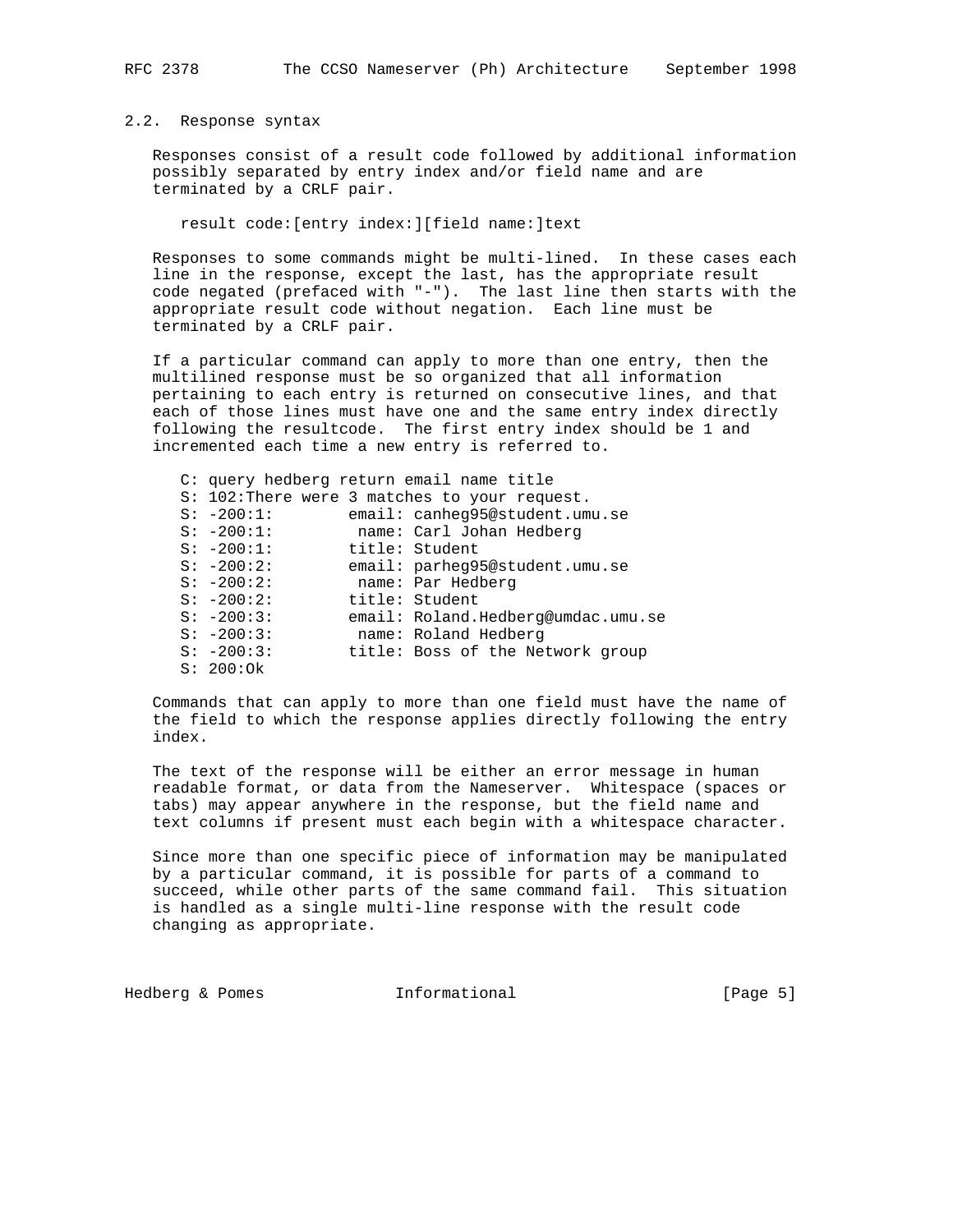As for FTP, the result codes are in the range 100-699 (or from -699 to -100 for multiline responses), where the leading digit has the following significance:

- 1: In progress 2: Success 3: More information needed 4: Temporary failure; it may be worthwhile to try again. 5: Permanent failure
- 6: Phquery specific codes

 Many commands generate more than one line of response; every client should be prepared to deal with such continued responses. Note that a command is finished when and only when the result code on a response line (treated as a signed integer) is greater than or equal to 200.

 Clients should assume that any numeric response, within the above mentioned ranges, are valid. Also note that the server is allowed to send one or more lines with result codes between -199 - -100 (the leading "-" indicates a continuation line) and 100 - 199, as status information, before the actual results are transmitted.

## 2.3. Format of a search string

 Matching is not sensitive to upper or lower case letters and is normally done on a word-by-word basis. That is, both the query expression and the entry information is broken up into words, and individual words are compared using exact matching. If the order of the words is important in a query, then the query string can be surrounded by '"' (double quotes), whereby the complete search string is matched against the information in the Nameserver database.

 Word delimiters are the following characters: <SPACE>, <TAB>, <NEW- LINE>, ",", ";" and ":". These characters are not indexed and should not be part of the search string.

 However, special symbols, called "wildcard" characters, can be used if the exact spelling is unknown. The '\*' (asterisk, 0x2A) is used in place of zero or more characters, '+' (plus, 0x2B) in place of one or more unknown characters, and '?' (question mark, 0x3F) can be used when exactly one character is unknown. If the unknown character can be one of a limited set this can be specified by surrounding the set with brackets, e.g., [ei] means that in that place an 'e' or an 'i' would match.

Hedberg & Pomes **Informational** [Page 6]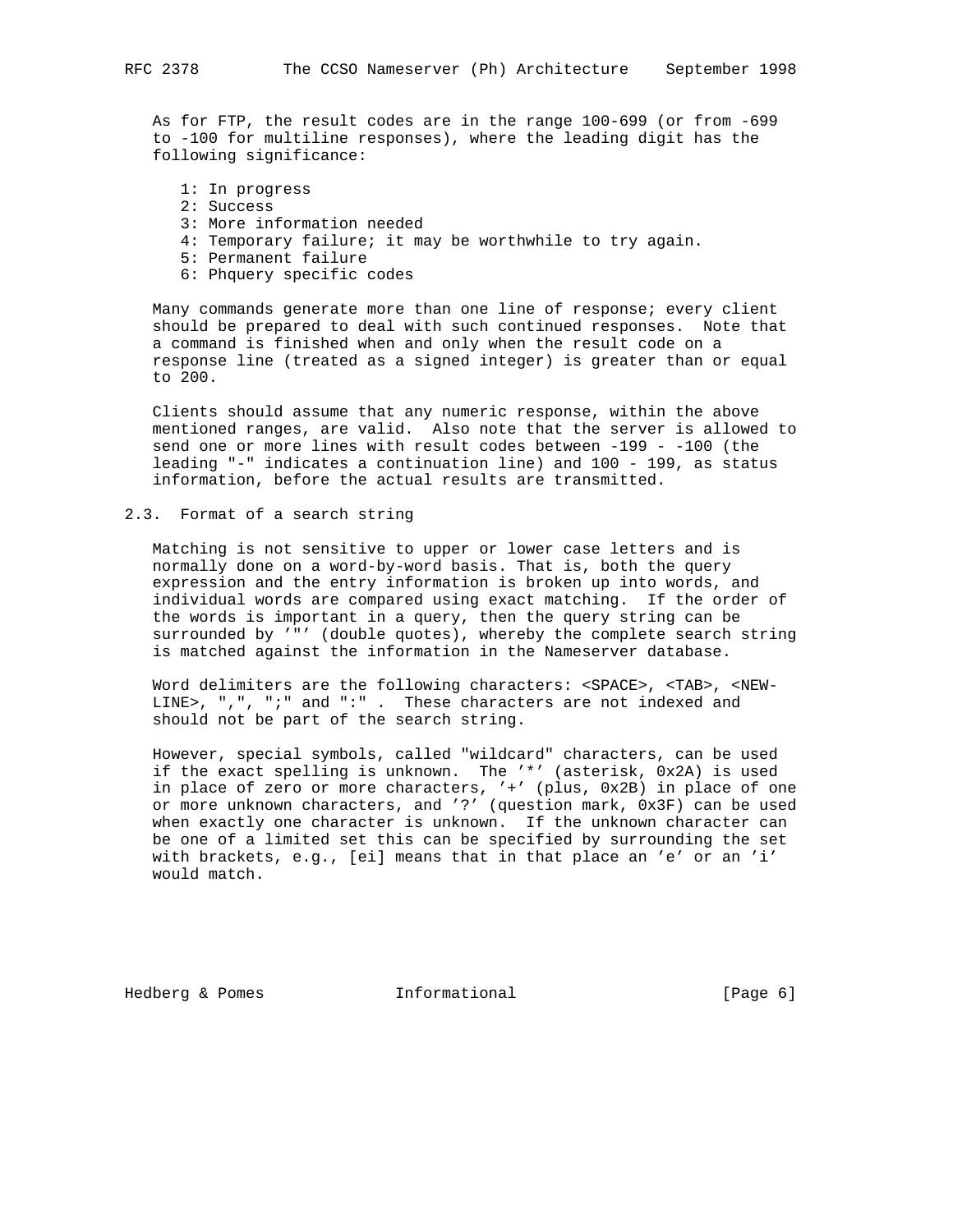- 3. Commands
- 3.1. status

status

 Prints the message of the day and the current status of the nameserver.

- C: status
- S: 100:Qi server \$Revision: 1.6 \$
- S: 100:Ph passwords may be obtained at CCSO Accounting,
- S: 100:1420 Digital Computer Lab, between 8:30 and 5 Monday-Friday.
- S: 100:Be sure to bring your U of I ID card.
- S: 200:Database ready

# 3.2. siteinfo

siteinfo

Returns information about the servers site. Possible fields are

| Version       | Version information for the server.                    |
|---------------|--------------------------------------------------------|
| Maildomain    | The mail domain to use for phquery-type mail.          |
| Mailfield     | The field containing the specific email address.       |
| Mailbox       | Mandatory entry that names the field to use as         |
|               | maildrop.                                              |
| Administrator | Guru in charge of service.                             |
| Passwords     | Person in charge of ordinary password/change requests. |
| Authenticate  | Authentication methods supported by the server,        |
|               | ordered in the site-preferred way. Presently the       |
|               | following options are defined:                         |
|               |                                                        |
|               | attempt auto login<br>$\mathbf{1}$                     |
|               | allowed to be interactive if needed<br>$2^{\circ}$     |
|               | 4<br>use ANSI X9.9 challenge/response                  |
|               | 8<br>use v4 Kerberos login                             |
|               | 16 use v5 Kerberos [KRB5] login                        |
|               | 32 use GSS-API [GSS-API] login                         |
|               | 64 use email login                                     |
|               | 128 password encrypted response to challenge           |
|               | 256 use clear-text password                            |
|               | 512 use HMAC [HMAC] with SHA-1 of challenge string     |

Hedberg & Pomes **Informational Informational** [Page 7]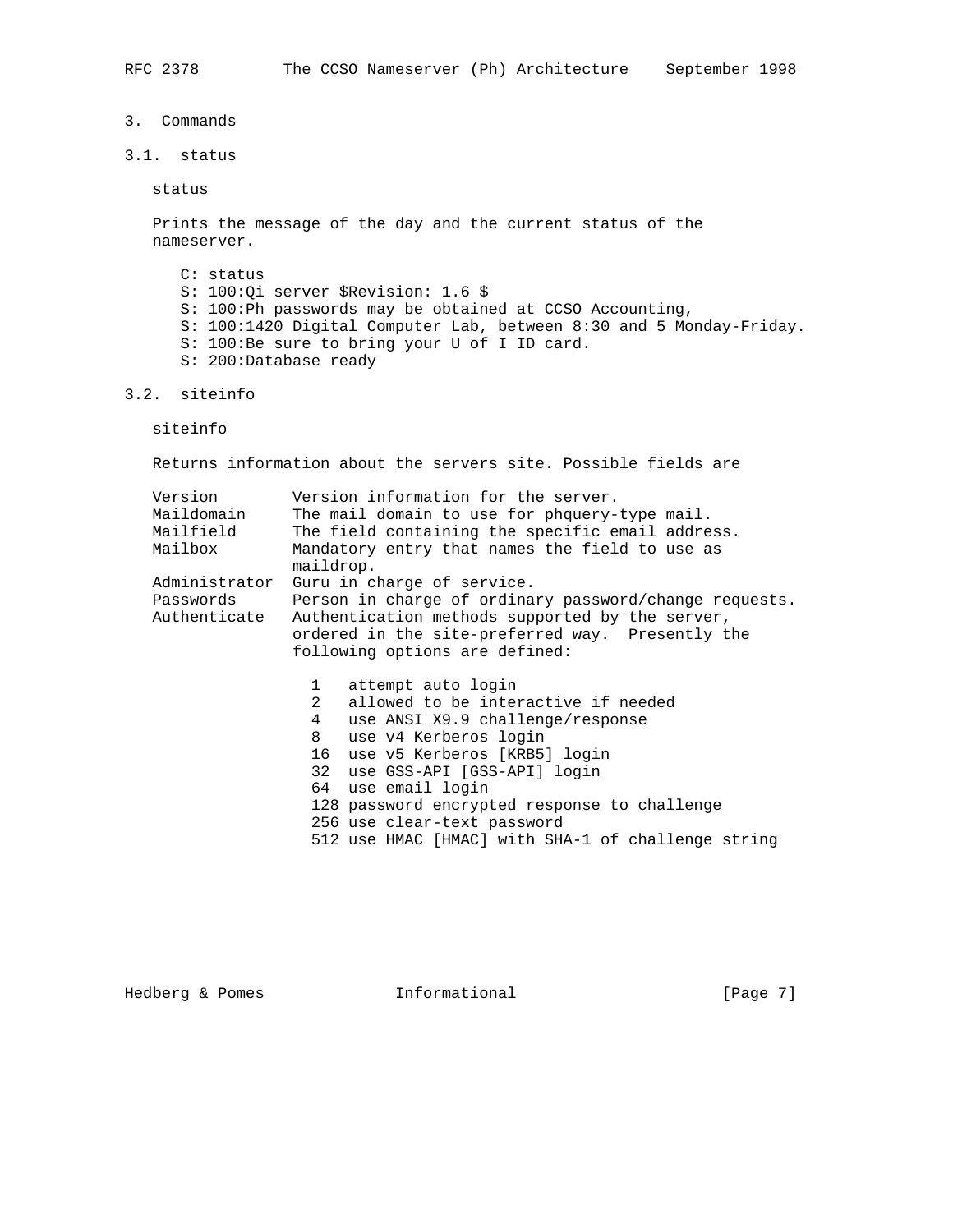Example

 C: siteinfo S: -200:1:version:3.1 S: -200:2:maildomain:umu.se S: -200:3:mailfield:alias S: -200:4:mailbox:email S: -200:5:administrator:roland.hedberg@umdac.umu.se S: -200:6:passwords:roland.hedberg@umdac.umu.se S: -200:7:authenticate:64:32:128 S: 200: Ok.

 The mail fields in the siteinfo command direct how address information stored in the Nameserver is to be used for delivering mail.

 The specific (username, host) pair to where a user's mail should be sent for final delivery is stored in the field named by  $\{mainbox\}$ . Phquery and like utilities will use this field.

 To construct a useable email address from Nameserver information, the algorithm below is followed:

 if ({maildomain} is not null) then address = (contents of  ${mailfield}$ )@ ${maildomain}$  else address =  $(contents of {mailfield})$ 

 Some existing client software will not format email addresses correctly if the value of {mailbox} is set to anything other than "email" when {maildomain} is non-empty.

 If {mailbox} is set to anything other than {email}, {maildomain} must be reported empty by the siteinfo command. Also reformatting of each record's {mailfield} must be done by the server before reporting it to the client.

3.3. fields

fields [field ...]

 Without an argument, a list of all available field descriptors should be delivered. Any space-separated argument(s) restricts the list to the named fields. Fields marked with the "LocalPub" keyword (section 1.1.1) should not be delivered outside of the local domain.

Hedberg & Pomes **Informational** [Page 8]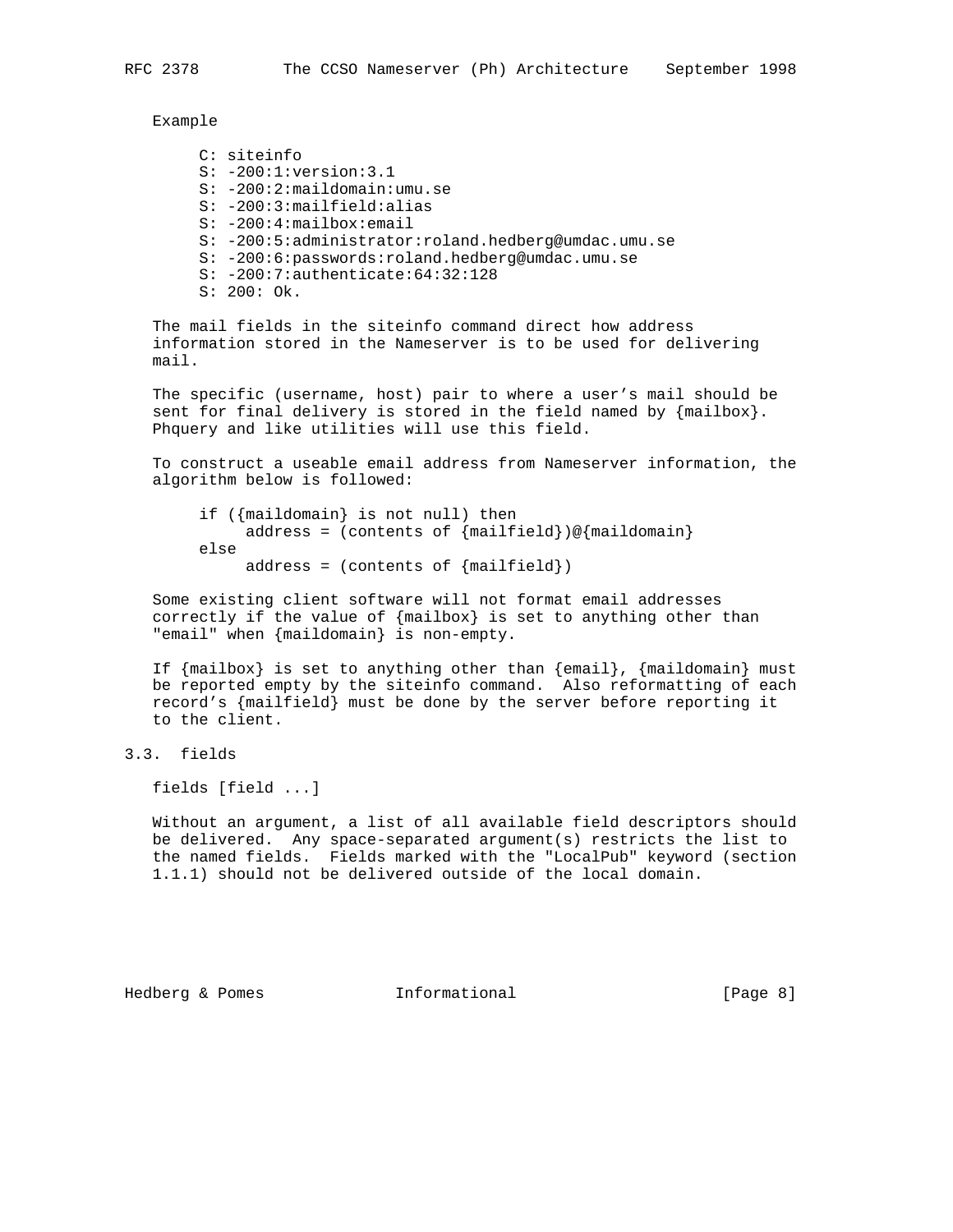The output of the command consists of two lines describing each field. The first line defines the field in technical terms (max length and field attributes), while the second line is a brief description of what the field is intended to hold. The second number of each response is the field id number.

 C: fields S: -200:6:alias:max 32 Indexed Lookup Public Default S: -200:6:alias:Unique name for user. S: -200:3:name:max 64 Indexed Lookup Public Default S: -200:3:name:Fullname S: -200:2:email:max 128 Lookup Public Default S: -200:2:email:Account to receive electronic mail. S: -200:16:other:max 256 Lookup Public Default Change S: -200:16:other:Other info the user finds important. S: -200:33:home\_phone:max 60 Lookup Public Change Turn S: -200:33:home\_phone:Home telephone number. S: 200:Ok.

### 3.4. id

id information

 Enters the given information in the Nameserver's log. This command is used by the Ph client to enter the user id of the person running it.

# 3.5. set

set [option[=value] ...]

 Sets the named option for this nameserver session to a value. The default string "on" is used if no value is supplied. Used without arguments it return the settable options and their current value. Some common options are

| echo    | If on, echo the client's commands back to the client.       |
|---------|-------------------------------------------------------------|
| limit   | Changes that affect more than the specified number of       |
|         | entries results in an error.                                |
| charset | Return responses to the client in the character set         |
|         | specified.                                                  |
| verbose | If on, report interim progress messages to the client.      |
| addonly | If on, change commands can only create fields in entries,   |
|         | not modify them.                                            |
| nolog   | If on, disable logging.                                     |
|         | external If on, make Fields marked as "LocalPub" invisible. |

Hedberg & Pomes **Informational** [Page 9]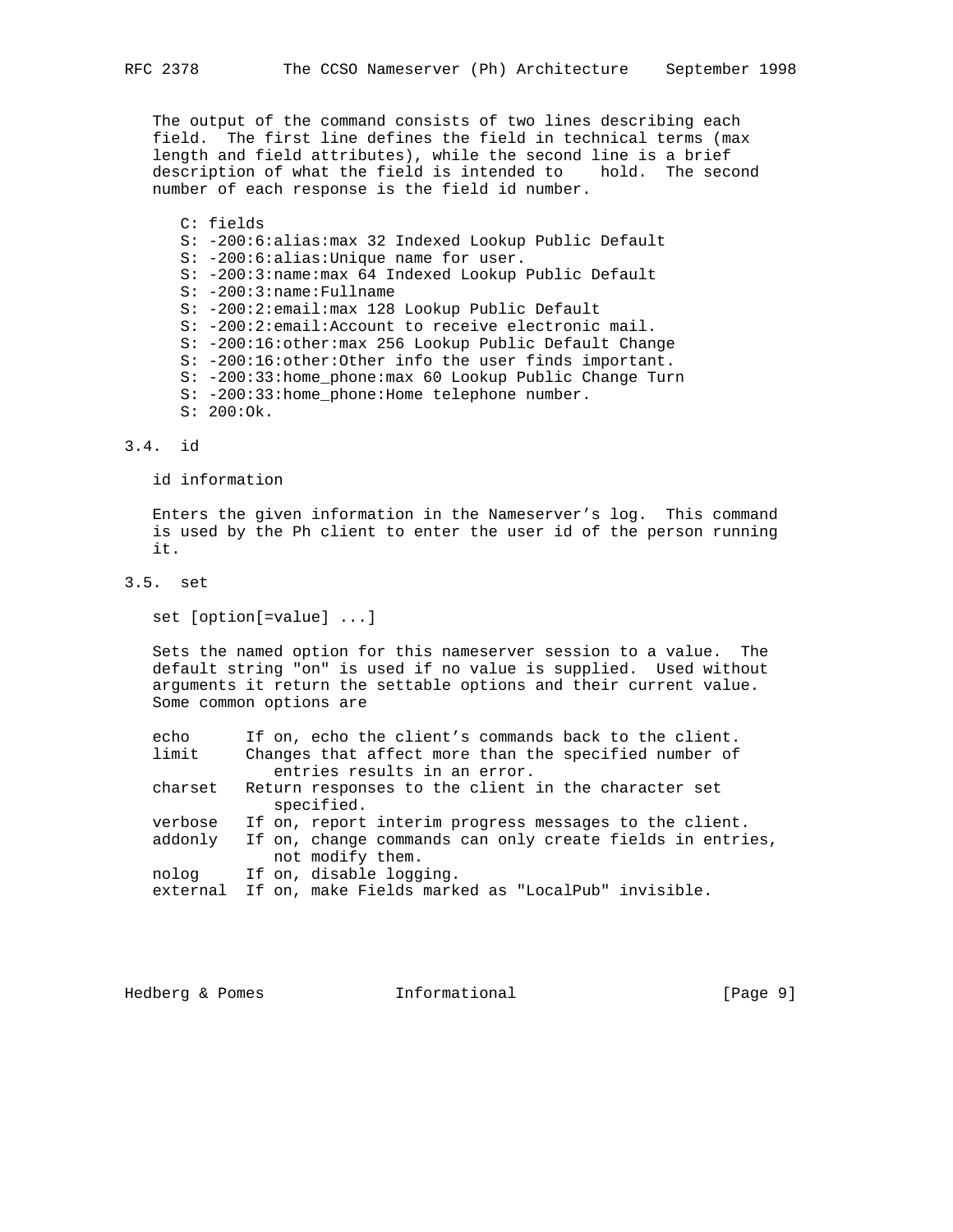Example

| C: set verbose=off<br>$S: 200:$ Done. |
|---------------------------------------|
| $C:$ set                              |
| $S: -200:$ echo $:$ off               |
| $S: -200:1$ imit:2                    |
| $S: -200:$ charset: $iso-8859-1$      |
| $S: -200:$ verbose:off                |
| $S: -200: add only: off$              |
| $S: -200:$ nolog:off                  |
| $S: -200:external:on$                 |
| $S: 200:$ Done.                       |

- 3.6. login, logout, answer, clear, email, and xlogin
- 3.6.1. login

login [alias]

 The "login" command allows client users to identify themselves to the Nameserver. More specifically it identifies a client user with a particular entry in the Nameserver and allows them to change fields in that entry and possibly other entries. It is also necessary to be logged in to the Nameserver to view certain sensitive fields in the user's own entry.

 In order to use the "login" command the client must prompt the user for their ph alias and password. The client is then responsible for (optionally) encrypting the password and sending it to the server. This will be covered in sections 3.6.3 (answer) and 3.6.4 (clear).

 C: login foo S: 301:,:P"\_Y\$ONU%"SDUQ6&^'ZZ'?\*#Y'A\_.Z/A>?@SH>\*-

## 3.6.2. logout

logout

 The "logout" command allows a user who is logged in to the Nameserver to logout.

C: logout S: 200:Ok.

Hedberg & Pomes **Informational** [Page 10]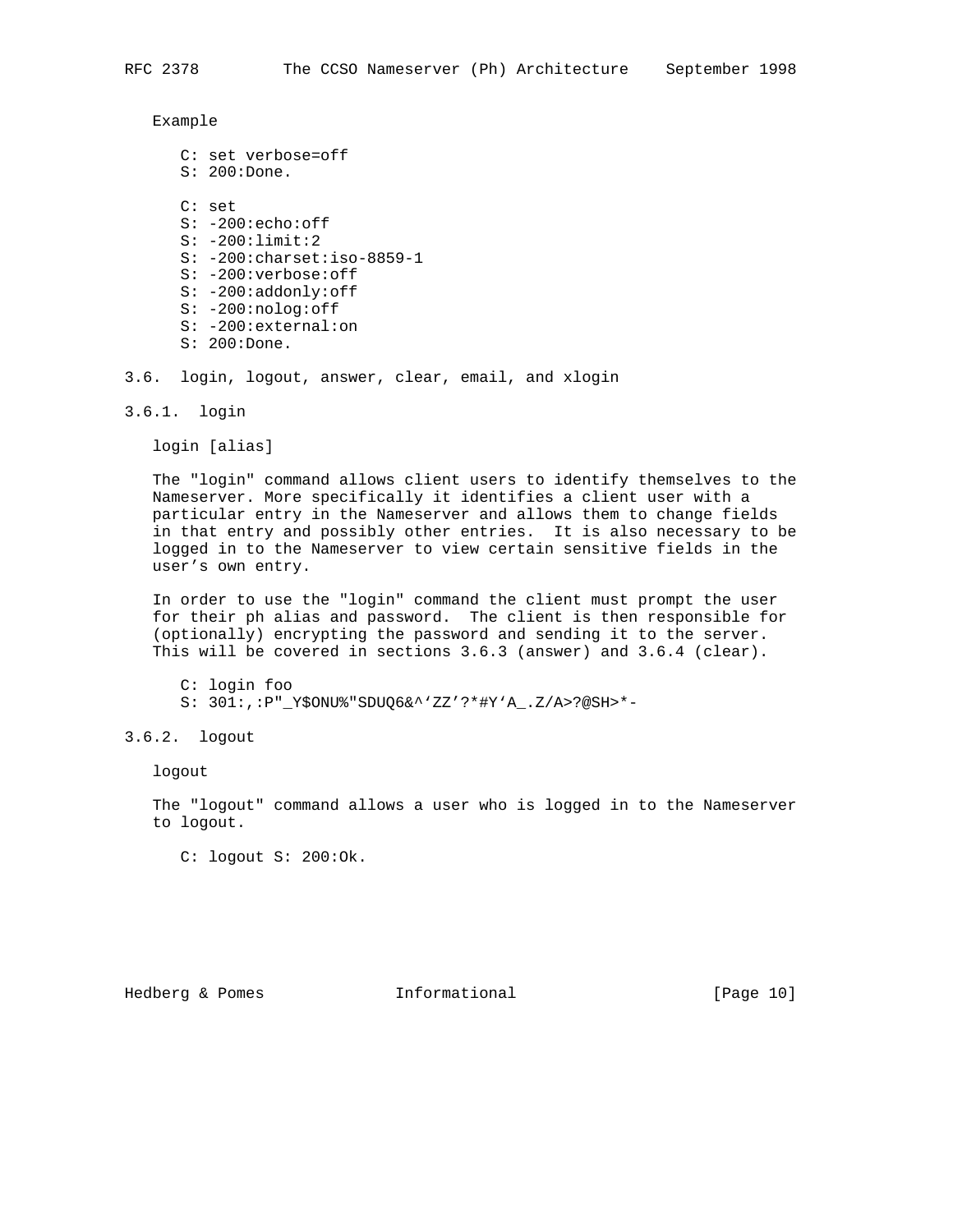# 3.6.3. answer

answer encrypted-response

 In response to the login command, the Nameserver responds with a random challenge string. The Nameserver client encrypts the challenge with the password supplied by the user, uuencodes the result into US-ASCII, and returns the printable result in the "answer" command:

- C: login ppomes
- S: 301:.%\$&.D^67\$\*1?<.2S@DR:Z@M\*)AV-<:4QM>#R>M\*HT

 C: answer M5K'F:NI(a?M?O2+-a9'48RA#ZF=L9)G)/XRS7Q^0>0@-R7X\$WGb'50B] S: 200:ppomes:Hi how are you?

 The encryption algorithm is based on a three rotor Enigma engine. There are known attacks on the security of this approach.

 The answer command is also used to return method-specific responses to the xlogin command (section 3.6.6).

## 3.6.4. clear

clear cleartext-password

 The "clear" command can be used instead of the "answer" command to complete a login sequence. It's argument is the user's cleartext password. This command is supplied only to support those clients that have not implemented one of the encryption engines used by the "answer" command. It's use is strongly discouraged.

 C: login ppomes S: 301:E=@Y&VW^\_9YVI;D5.[EB0:B)9Z#\_&X\$:2)/eL\$VJC87 C: clear MySecret S: 200:ppomes:Hi how are you?

# 3.6.5. email

email local-userid

 The "email" command can also be used instead of the "answer" command to complete a login sequence. The value of local-userid is the user's login name on the local machine. If all of the following conditions are true, then the email command will be accepted by the server:

Hedberg & Pomes **Informational** [Page 11]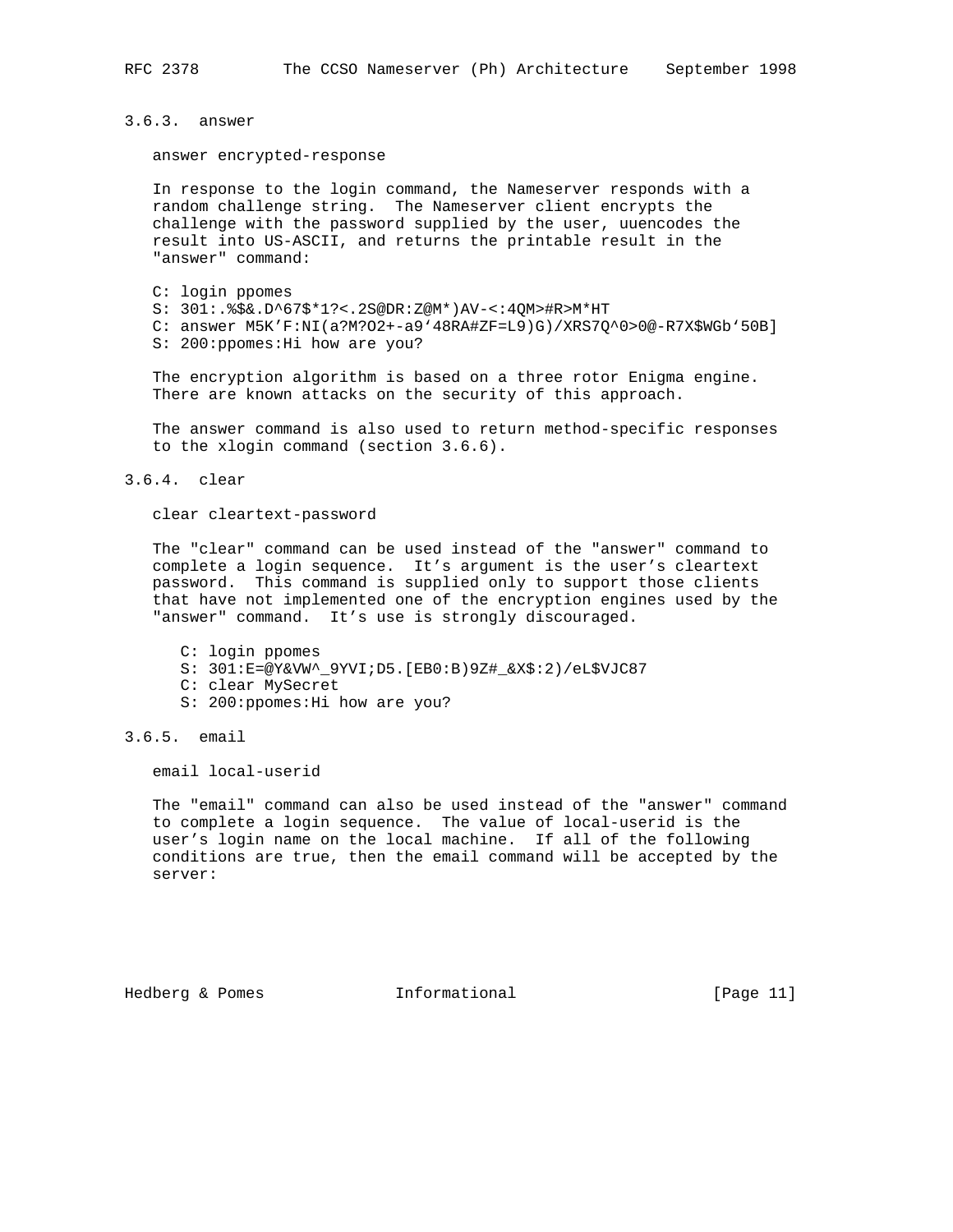- 1) The connection to the server originates on port 1023 or less on the client. Note: This is a system port. Port 1023 is not allocated to this use.
- 2) The canonical name of the client's host matches the right-hand side of the email address of the requested alias specified in the "login" command.
- 3) The "local-userid" matches the left-hand side of the email address belonging to the requested alias.

 This is a weak but convenient form of authentication. Depending on the information users are allowed to change about themselves and the threat environment the server operates in, this method may be appropriate. Servers should take care to avoid DNS spoofing.

3.6.6. xlogin

xlogin option alias

 Extended login command for GSS, Kerberos v4 and v5, ANSI X9.9 token devices (e.g., SNK/4), etc. The option is one of the values returned in the Authenticate field of the "siteinfo" command (section 3.2). Alias is the user's alias.

 C: xlogin 16 ppomes S: 301:DoKrbLogin started; send Kerberos mutual authenticator. C: answer MJa8QO1cJHYz2IdWyg7uhAnixVqgCZQBWr64ciXYku1ktdu.... S: 200:ppomes:Hi how are you? C: xlogin 4 ppomes

 S: 302:SNK Challenge "024142": C: answer 82344338 S: 200:ppomes:Hi how are you?

 The answer command returns the requested quantity, Kerberos authenticator, X9.9 device response, etc. Binary quantities are first uuencoded into US-ASCII.

# 3.7. add

add field=value...

 This command is used to add new entries to the database. You must be logged in and have full Hero privileges (section 1.4) to use "add".

 C: add name="doe john" id="123456789" alias="j-doe" S: 200:Ok.

Hedberg & Pomes **Informational** [Page 12]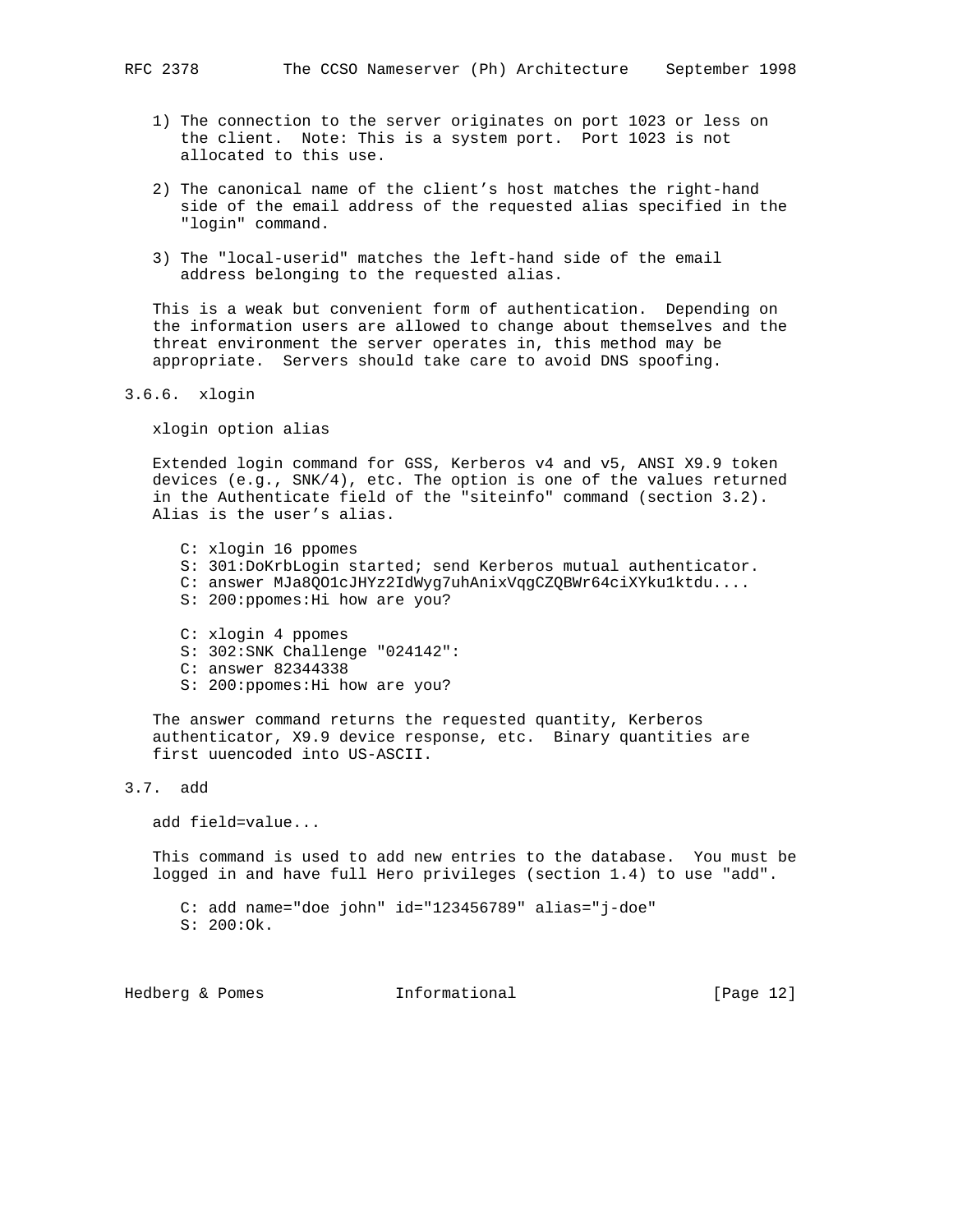## 3.8. query

query [field=]value [field=value] . . . [return field1 [field2]]

 If no field is specified together with a value then the field is assumed to be "name" and/or "nickname". When more than one field value specification are given in a query, entries matching all specifications are returned (implicit AND).

 It is possible to define which fields should be returned by adding a "return" clause. If no return clause is defined the Ph server will return a default list of fields. Typical default fields are "alias", "name", "title", "email", "phone", "address", "department", "www", and "other". A return clause consists of the word "return" followed by a list of fields or the word "all". If the word "all" is used then all viewable fields will be returned.

 C: query name=doe name=john S: 102:There was 1 match to your request. S: -200:1: alias: j-doe S: -200:1: name: doe john S: 200:Ok.

3.9. delete

delete [field=]value...

 This command is used to delete entire entries from the database. You must be logged in and have full Hero (section 1.4) privileges to use "delete".

 The arguments to the "delete" command are the same as the selection part of a "query" command. "Delete" finds all the entries that match the argument(s) and deletes them.

 The "delete" command obeys the Nameserver "limit" option, which can be used to prevent deletion of more entries than intended.

 C: delete name="doe john" id="123456789" alias="j-doe" S: 200:1 entries deleted.

# 3.10. change

change [field=]value [make|force] field="value"...

 This command is used to change one or more fields in one or more entries to the values specified. The "change" command consists of two clauses, the "change" clause and the "make" or "force" clause.

Hedberg & Pomes **Informational** [Page 13]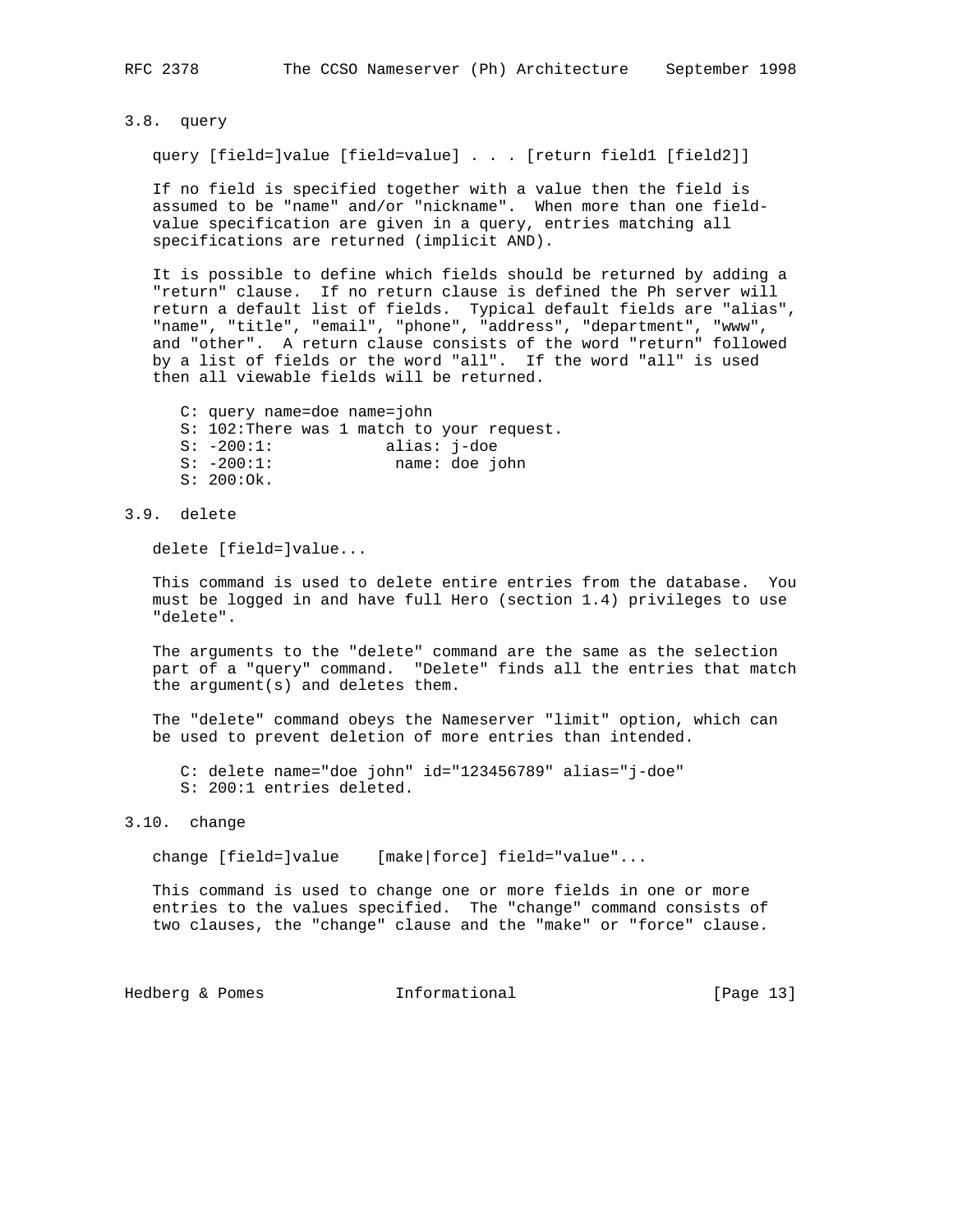The "change" clause determines which entries will be affected by the command. It uses the same arguments as the selection clause of a "query" command. The "make" or "force" clause specifies which field(s) will be changed and the new value(s) of the specified field(s). The "force" clause is only used to make non-encrypted changes to fields marked "Encrypt".

You must be logged in to use "change".

 The "change" command obeys the Nameserver "limit" option, which can be used to prevent changing the field contents of more entries than intended.

 C: change alias=j-doe force password=NewSecret S: 200:1 entry changed. C: set limit=500

- S: 200:Done.
- C: change fax="(619) 555-1212" make fax="(760) 555-1212" S: 200: 113 entries changed.
- 3.11. help

help [{native|client} [topic ...]]

Prints help on the Nameserver or on specific clients. If client is specified, it should be a valid Nameserver client identifier, such as "ph". The client-specific help will first be searched for topic, and then the native help will be searched. If topic is omitted, a list of all available help texts will be returned. If "native" or client are also omitted, a list of clients will be returned.

C: help native 101 -200:1:101: -200:1: The Nameserver echo option is set. The text of this response is -200:1: the command you just gave, which has not (yet) been executed. 200:Ok.

3.12. quit/exit/stop

quit

 Terminates the session with the Nameserver and causes the client to exit.

 C: quit S: 200:Bye!

Hedberg & Pomes **Informational** [Page 14]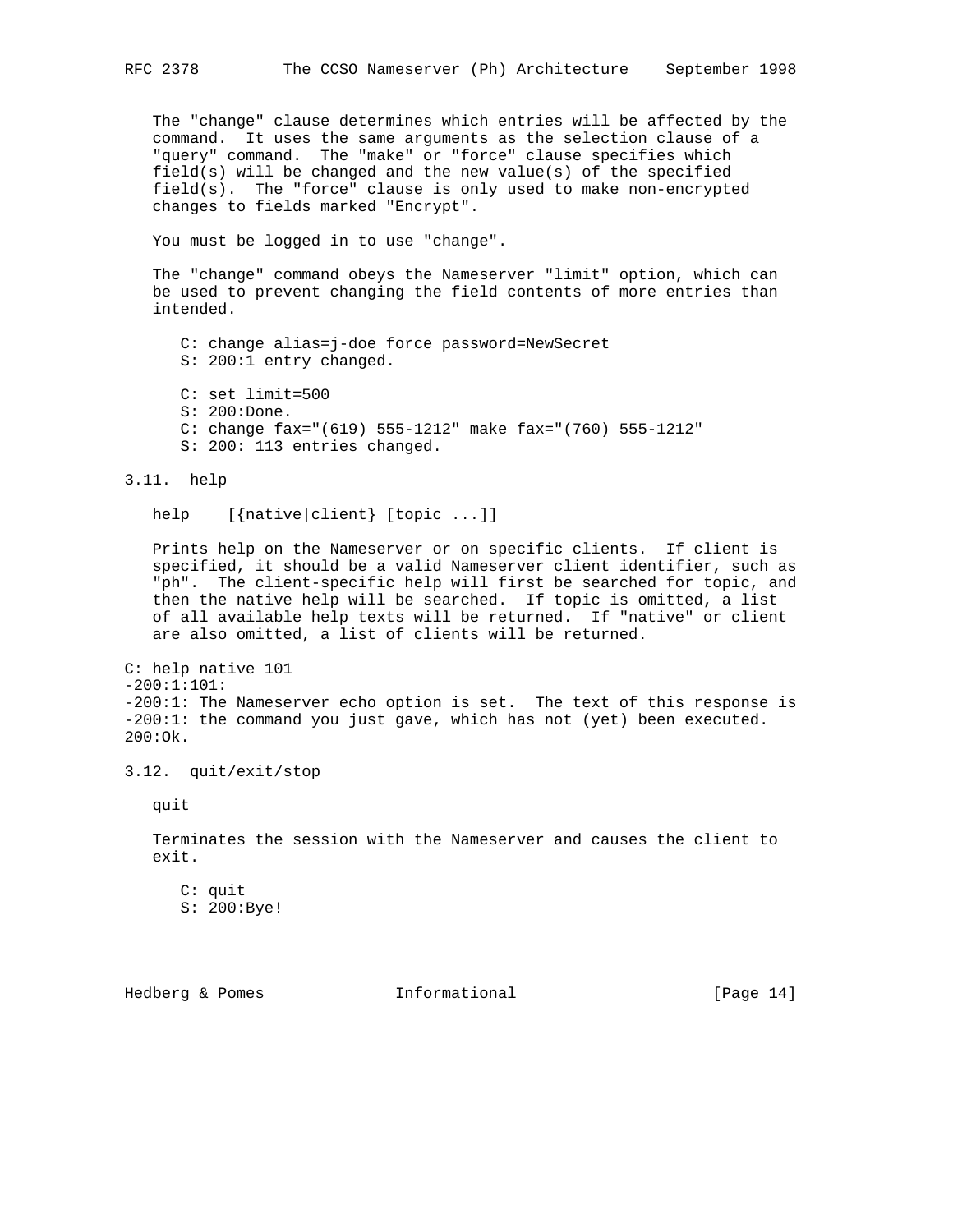# 4. Security

## 4.1. Transport Layer

 In the absence of encryption between client and server, all Nameserver traffic is unsecure. Kerberos v4, v5, and the GSS-API all provide encryption mechanisms, however the Nameserver protocol does not support the means to negotiate encryption between client and server. This implies that all traffic can be seen by other machines having access to the network linking the client and server. Furthermore clear-text traffic is subject to modification in transit between client and server. Possible ways of augmenting this would be to use something like TLS [TLS] or IPSec [IPSEC].

# 4.2. Server Authentication

 Unless one of the mutual authentication mechanisms is used, e.g., Kerberos 4/5 or GSS-API, there is no way to prove the identity of a server. Further, there is no mechanism to prove a given server is authoritative for a set of information.

4.3. Secure User Authentication

 The Ph protocol allows the negotiation of several authentication protocols between client and server, some weak and some strong. It does not prohibit the use of cleartext passwords, something which should be depreciated, but is useful when dealing with some clients.

4.4. Privacy and Access Lists

 Directory services like the CCSO white pages server that contain information on persons have to consider privacy issues. This paper describes one way of partitioning specific attributes from unwanted access by designating them visible only to the "local" community, visible only to the person connected with the information, or visible only to the database administrator.

Hedberg & Pomes **Informational** [Page 15]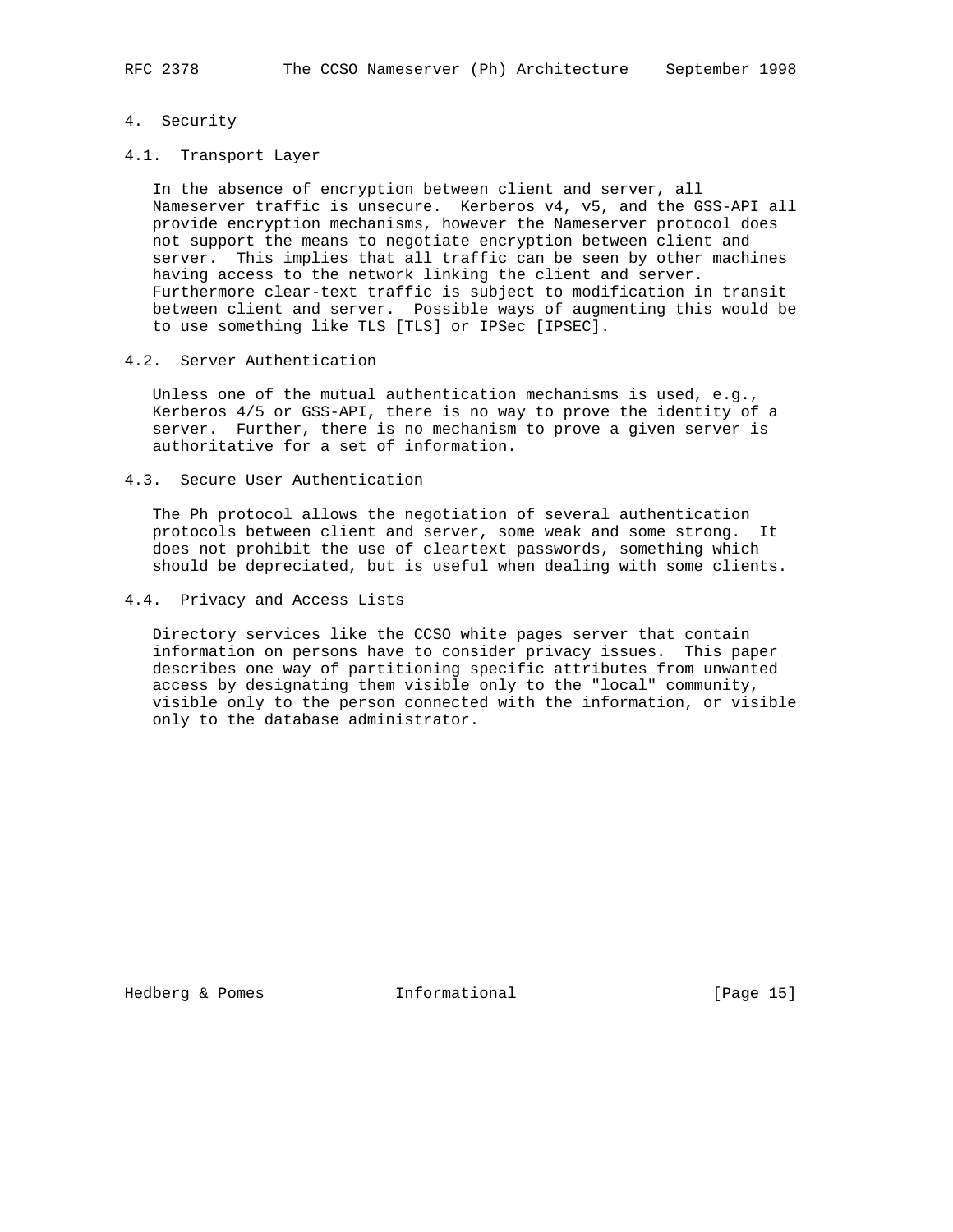# 4.5. References

- [GSS-API] Linn, J., "Generic Security Service Application Program Interface, Version 2", RFC 2078, January 1997.
- [HMAC] Krawczyk, H., Bellare, M., and R. Canetti, "HMAC: Keyed- Hashing for Message Authentication", RFC 2104, February 1997.
- [IPSEC] Atkinson, R., "Security Architecture for the Internet Protocol", RFC 1825, August 1995.
- [KRB5] Kohl, J., and C. Neuman, "The Kerberos Network Authentication Service (V5)", RFC 1510, September 1993.
- [TLS] Dierks, T., and C. Allen, "The TLS Protocol, Version 1.0", Work in Progress.
- [MIME] Freed, N., and N. Borenstein, "Multipurpose Internet Mail Extensions, (MIME) Part One: Format of Internet Message Bodies", RFC 2045, November 1996.

# 5. Miscellaneous

5.1. Authors' Addresses

 Roland Hedberg Umdac Umea University 901 87 Umea Sweden

EMail: Roland.Hedberg@umdac.umu.se

 Paul Pomes Qualcomm Inc 6455 Lusk Blvd San Diego, CA USA

EMail: ppomes@qualcomm.com

Hedberg & Pomes **Informational** [Page 16]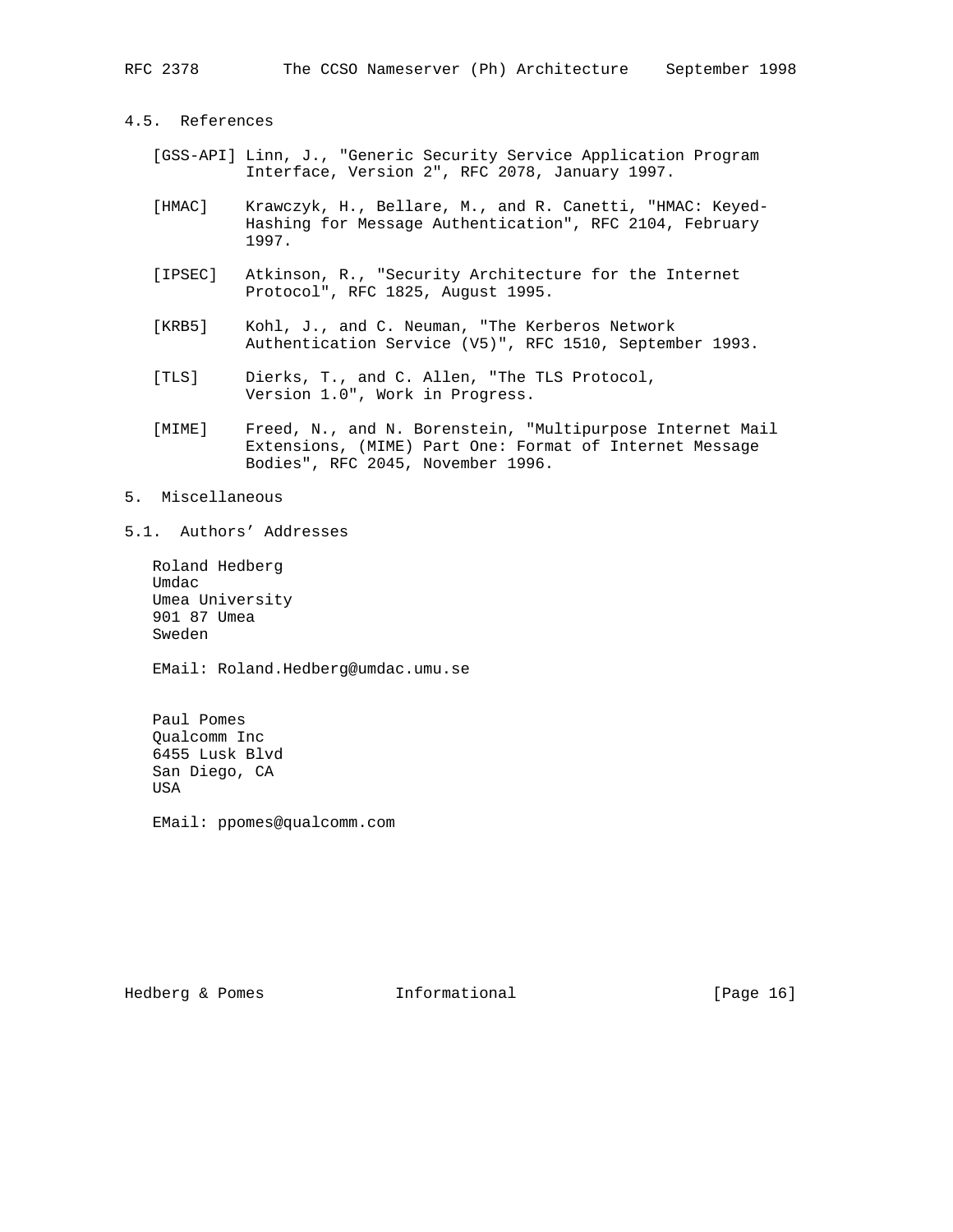Appendix A

 Default fields and suggested lengths connected to different object types. All entries: Information common to all entries<br>type 64 type 64<br>
name 256 name address 128 proxy 32 password 32 type=phone: Information found in a phonebook phone 64 fax 64 type=person: Information about a human being alias 32 forename 64 surname 64 group 32 email 128<br>public\_key 4096 public\_key nickname 128 www 256 acl 128 type=staff: Information about an employee empno 16<br>department 64 department 64<br>supervisor 64 supervisor secretary 64 office\_location 128 office\_address 128<br>office phone 64 office\_phone 64<br>title 64

public\_key

pager

title 64<br>pager 64

hours 128

email 128<br>www 256 www 256<br>
public key 4096

type=unit: Information about an organizational unit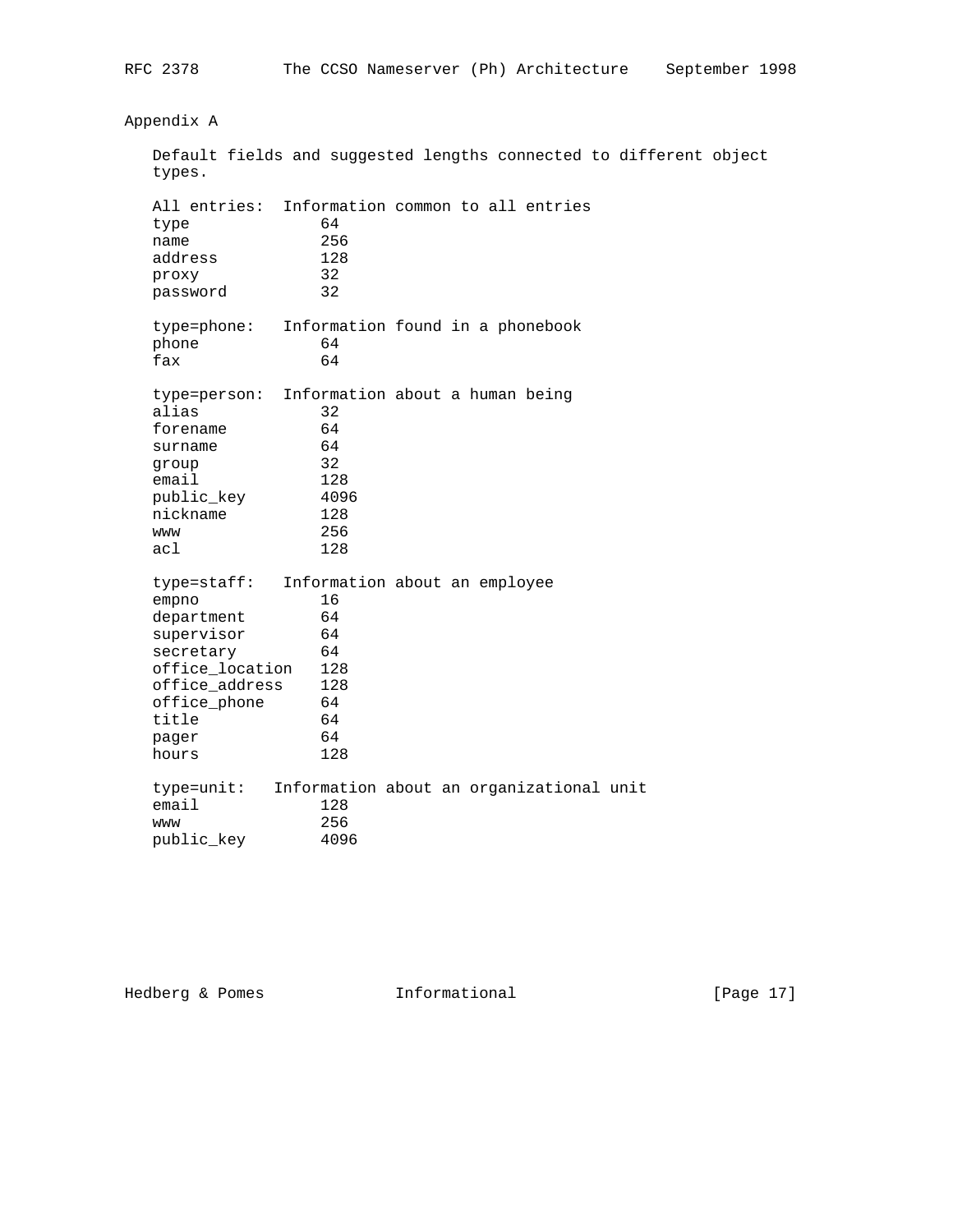Appendix B

Result codes

 100 In progress (general). 101 Echo of current command. 102 Count of number of matches to query. 103 No hostname found for IP address. 200 Success (general). 201 Database ready, but read-only. 300 More information (general). 301 Encrypt this string. 302 Print this prompt. 400 Temporary error (general). 401 Internal database error. 402 Lock not obtained within timeout period. 403 Login would have been OK, but database read-only 475 Database unavailable; try later. 500 Permanent error (general). 501 No matches to query. 502 Too many matches to query. 503 Not authorized for requested information. 504 Not authorized for requested search criteria. 505 Not authorized to change requested field. 506 Request refused; must be logged in to execute. 507 Field does not exist. 508 Field is not present in requested entry. 509 Alias already in use. 510 Not authorized to change this entry. 511 Not authorized to add entries. 512 Illegal value. 513 Unknown option. 514 Unknown command. 515 No indexed field in query. 516 No authorization for request. 517 Operation failed because database is read-only. 518 To many entries selected by change command. 520 CPU usage limit exceeded. 521 Change command would have overridden existing field, and the "addonly" option is on. 522 Attempt to view "Encrypted" field. 523 Expecting "answer" or "clear". 524 Names of help topics may not contain "/". 525 Email authentication failed 526 Host name address not found in DNS 527 Reverse DNS lookup does not match forward DNS lookup 528 General Kerberos database error. 529 Selected authentication method not available

Hedberg & Pomes **Informational** [Page 18]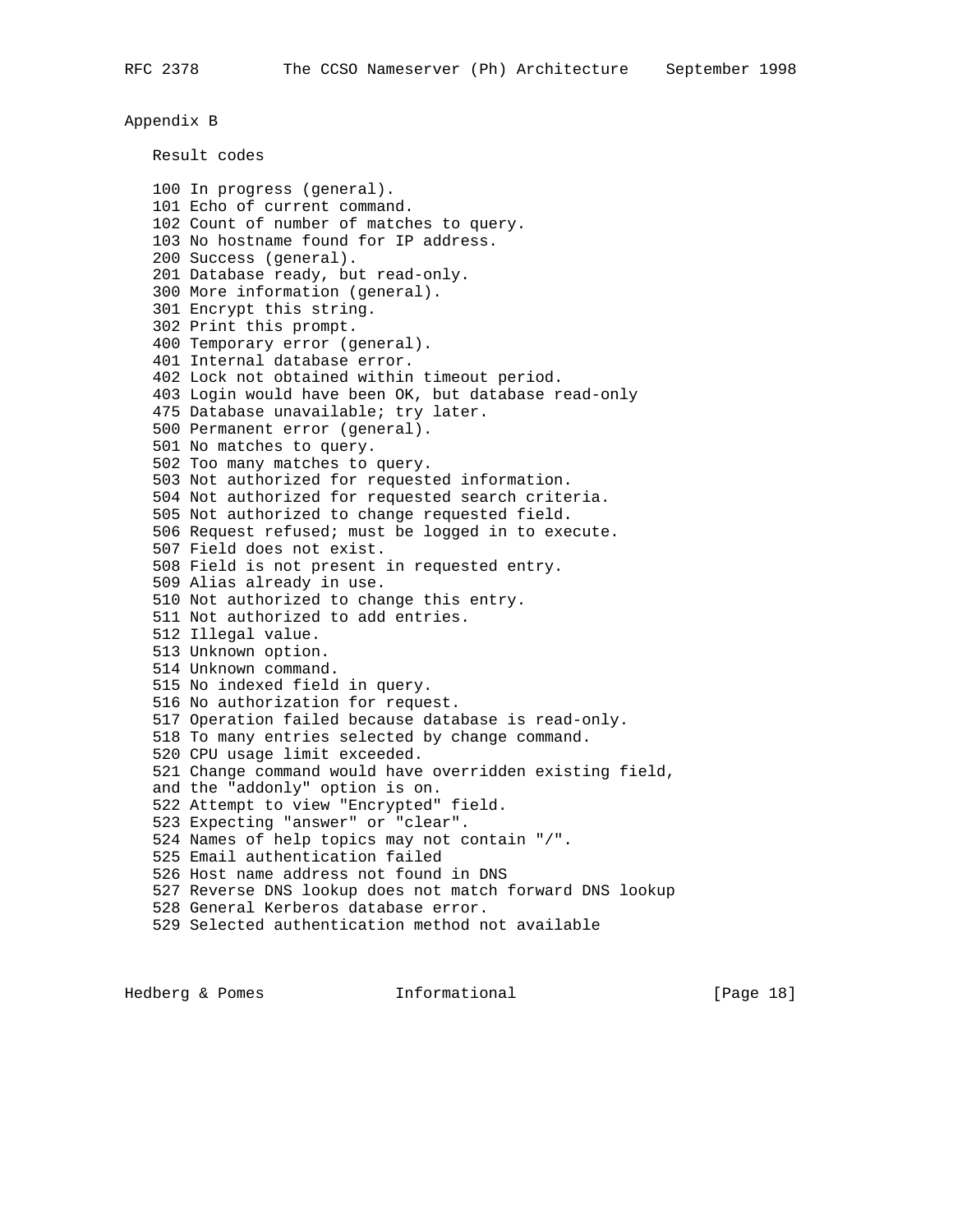590 Remote queries not allowed. 598 Command unknown. 599 Syntax error. 600 Ambiguous or multiple match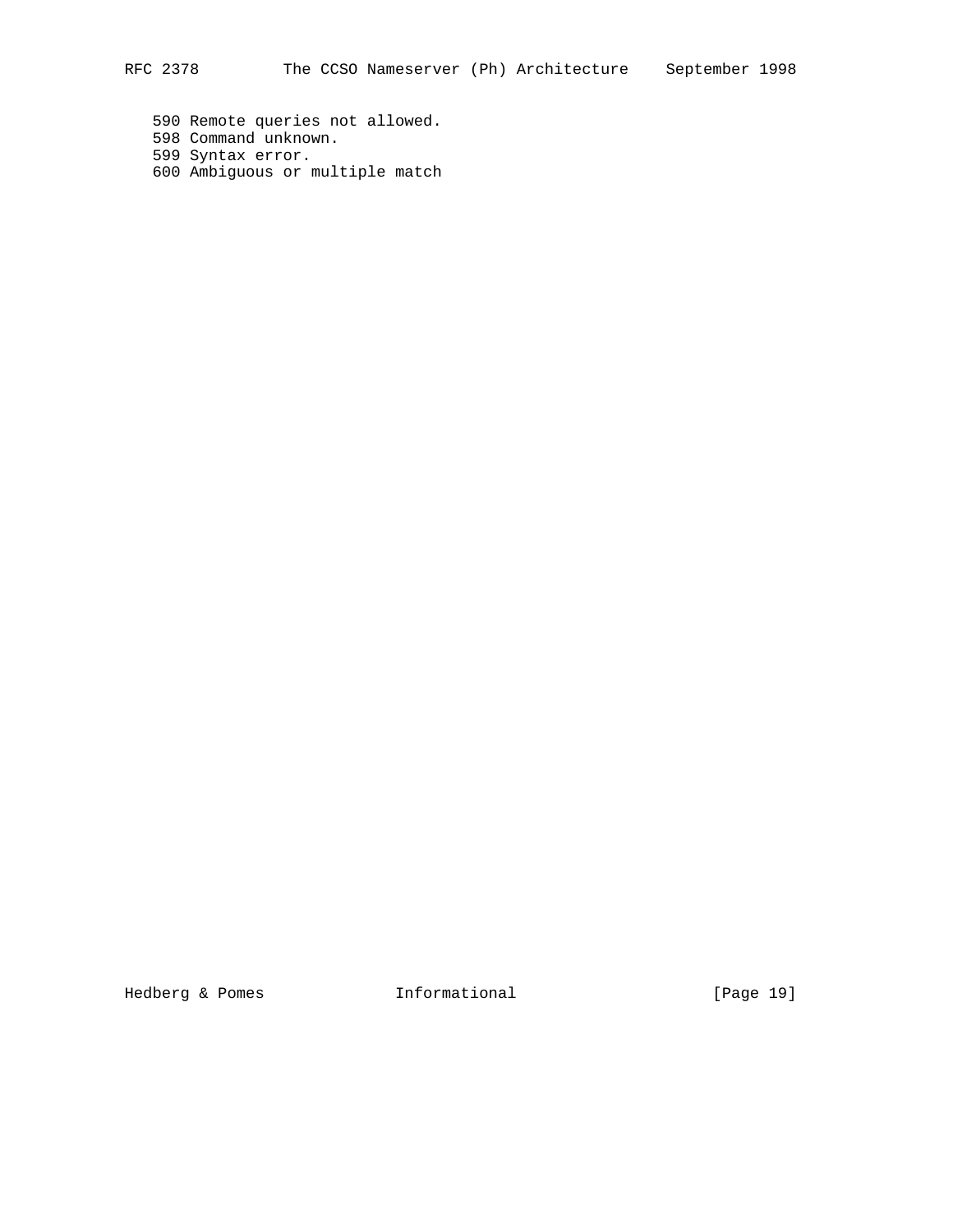```
Appendix C
   Description of the client command language using the augmented
   Backus-Naur Form (RFC822).
   response = code [index] [field] text CRLF
  code = [-] LDIG 2DIGIT " : " index = number ":"
   field = 1*SPACE attribute ":" 1*SPACE
  text = 1*(CHAR / LWSP-char) command = ph-command CRLF
 ph-command = "status" / a-command / oa-command
 ph-command =/ av-command / answer-command / query-command
 ph-command =/ delete-command / change-command / "help" / quit-command
   a-command = ("siteinfo"/"fields"/"id"/"login"/"help"/"email"/
             "clear") [attribute]
   oa-command = ("xlogin") number attribute
   av-command = ("set"/"add"/"make") 1*attribute-value
  answer-command = ("answer") 1*printable
 query-command = ("query"/"ph") 1*selection ["return" 1*attribute]
 quit-command = "quit" / "exit" / "stop"
 change-command = "change" 1*selection make 1*attribute-value
 delete-command = "delete" selection
  selection = value / attribute-value
   attribute-value = attribute "=" value
  value = 1*(\text{cstring } / \text{ quoted-string } / \text{set})cstring = 1*( ALPHA / DIGIT / S_SPEC / set / quoted-pair )
attribute = 1*( ALPHA / DIGIT / "\_" / "-" )
number = 1*(DIST) quoted-string = <"> 1*(qtext/quoted-pair) <">
  quoted-pair = "\ CHAR
  qtext = 1*( CHAR / CR / SPEC1 / DELIMIT1 / DELIMIT2 / LWS )
  set = '[' 1*(ALPHA/DIGIT)']'
 LWSP-char = SPACE / HTAB
LWS = 1*([CRLF] (LWSP-char))CRLF = CRLF
```
Hedberg & Pomes **Informational** [Page 20]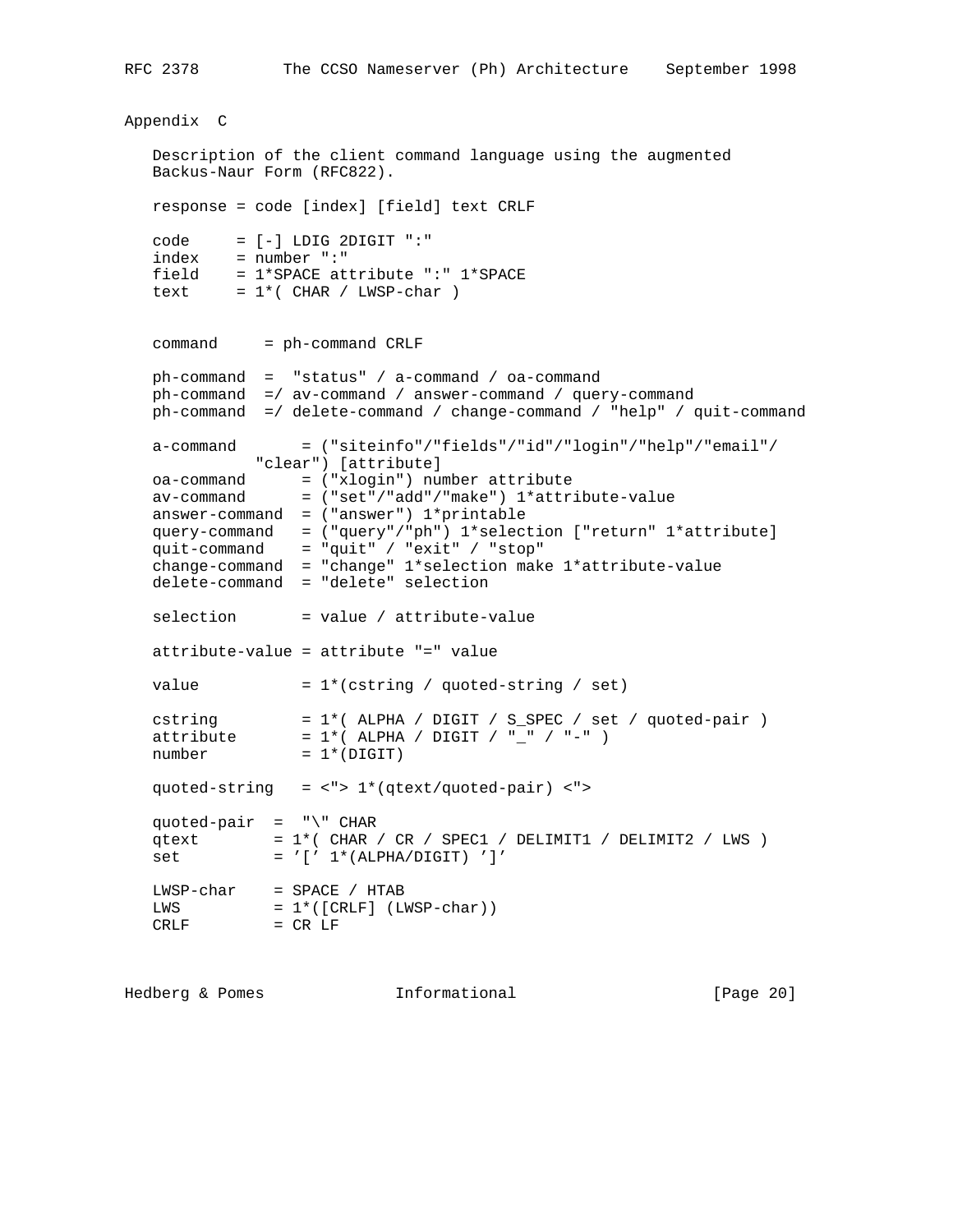| S SPEC                                 | $=$ '*'/'+'/'?'                     |  |
|----------------------------------------|-------------------------------------|--|
| SPEC1                                  | = "=" / "*" / "?" / "+" / "[" / "]" |  |
| SPEC2                                  | $=$ " $\langle$ " $/$ " " " "       |  |
| DELIMIT1                               | $=$ SPACE / HTAB / LF               |  |
| DELIMIT <sub>2</sub>                   | = "," / ";" / ":"                   |  |
| PRINTABLE                              | $=$ $232.8d126$                     |  |
| <b>CTL</b>                             | = %d0%d31 / %d127%d160              |  |
| ALPHA                                  | $=$ %d65%d90 / %d97%d122            |  |
| DIGIT                                  | $=$ $8d48.$ , $8d57$                |  |
| LDIG                                   | $=$ $649.8d54$                      |  |
| SPACE                                  | $=$ $8d32$                          |  |
| SEP                                    | $=$ (CR LF) / LF                    |  |
| CR                                     | $=$ $8d13$                          |  |
| LF                                     | $=$ $8d10$                          |  |
| <b>HTAR</b>                            | $=$ $8d9$                           |  |
| <b>CHAR</b>                            | $=$ $633.$ . $6126 / 6160$ $6255$   |  |
| OTHER                                  | = "(" / ")" / "-" / "." / "/"       |  |
| " @ "                                  | / "\$" / " " / "!" / "~" /          |  |
| $\mathbf{H}$ $\mathbf{V}$ $\mathbf{H}$ | / "#" / "&" / "<" / ">" /           |  |
|                                        | / " ' ' / " { " / "   " / " } "     |  |
|                                        |                                     |  |